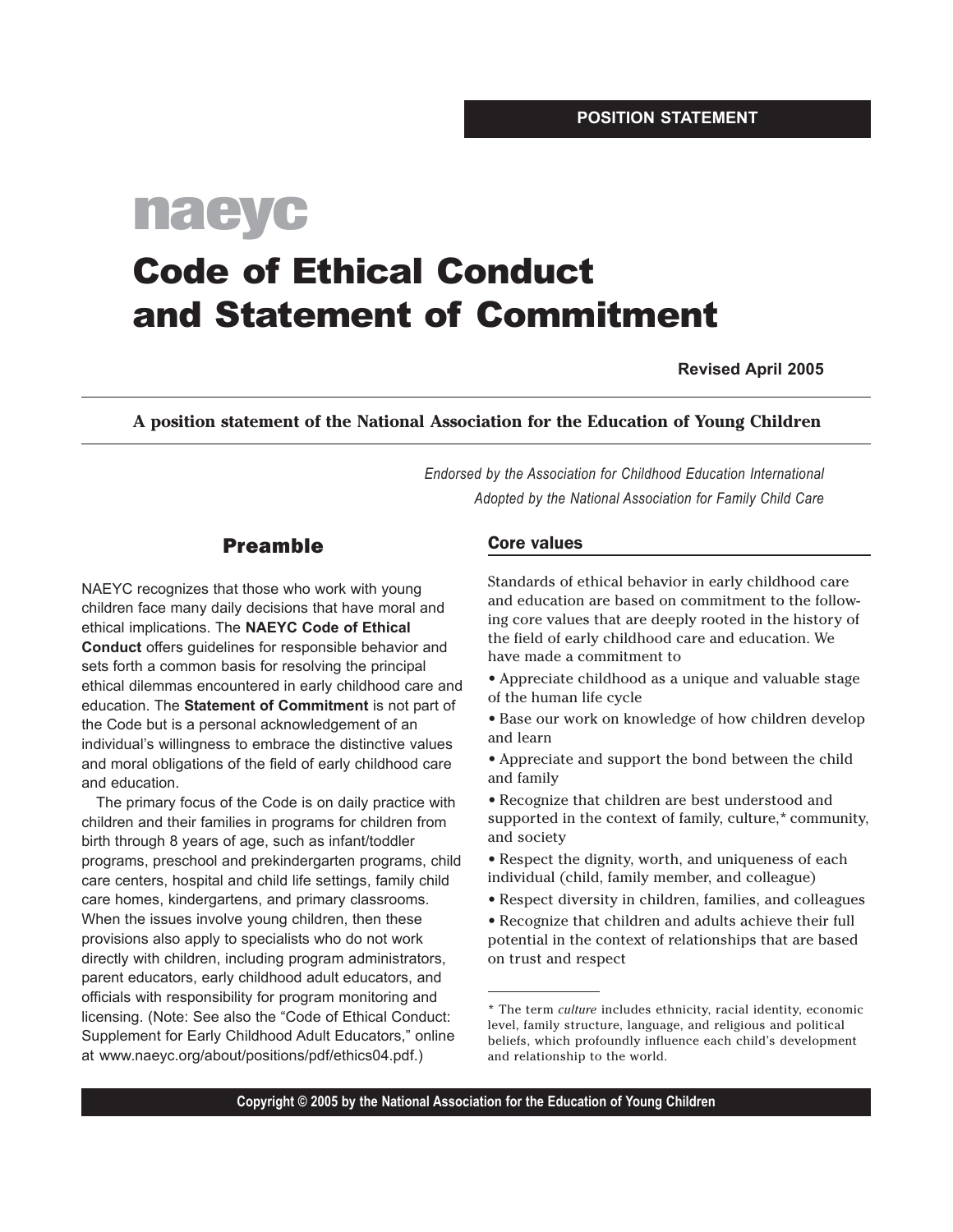#### Conceptual framework

The Code sets forth a framework of professional responsibilities in four sections. Each section addresses an area of professional relationships: (1) with children, (2) with families, (3) among colleagues, and (4) with the community and society. Each section includes an introduction to the primary responsibilities of the early childhood practitioner in that context. The introduction is followed by a set of ideals (I) that reflect exemplary professional practice and by a set of principles (P) describing practices that are required, prohibited, or permitted.

The **ideals** reflect the aspirations of practitioners. The **principles** guide conduct and assist practitioners in resolving ethical dilemmas.\* Both ideals and principles are intended to direct practitioners to those questions which, when responsibly answered, can provide the basis for conscientious decision making. While the Code provides specific direction for addressing some ethical dilemmas, many others will require the practitioner to combine the guidance of the Code with professional judgment.

The ideals and principles in this Code present a shared framework of professional responsibility that affirms our commitment to the core values of our field. The Code publicly acknowledges the responsibilities that we in the field have assumed, and in so doing supports ethical behavior in our work. Practitioners who face situations with ethical dimensions are urged to seek guidance in the applicable parts of this Code and in the spirit that informs the whole.

Often "the right answer"—the best ethical course of action to take—is not obvious. There may be no readily apparent, positive way to handle a situation. When one important value contradicts another, we face an ethical dilemma. When we face a dilemma, it is our professional responsibility to consult the Code and all relevant parties to find the most ethical resolution.

#### Section I

#### **Ethical Responsibilities to Children**

Childhood is a unique and valuable stage in the human life cycle. Our paramount responsibility is to provide care and education in settings that are safe,

healthy, nurturing, and responsive for each child. We are committed to supporting children's development and learning; respecting individual differences; and helping children learn to live, play, and work cooperatively. We are also committed to promoting children's self-awareness, competence, self-worth, resiliency, and physical well-being.

#### **Ideals**

- **I-1.1**—To be familiar with the knowledge base of early childhood care and education and to stay informed through continuing education and training.
- **I-1.2**—To base program practices upon current knowledge and research in the field of early childhood education, child development, and related disciplines, as well as on particular knowledge of each child.
- **I-1.3**—To recognize and respect the unique qualities, abilities, and potential of each child.
- **I-1.4**—To appreciate the vulnerability of children and their dependence on adults.
- **I-1.5**—To create and maintain safe and healthy settings that foster children's social, emotional, cognitive, and physical development and that respect their dignity and their contributions.
- **I-1.6**—To use assessment instruments and strategies that are appropriate for the children to be assessed, that are used only for the purposes for which they were designed, and that have the potential to benefit children.
- **I-1.7**—To use assessment information to understand and support children's development and learning, to support instruction, and to identify children who may need additional services.
- **I-1.8**—To support the right of each child to play and learn in an inclusive environment that meets the needs of children with and without disabilities.
- **I-1.9**—To advocate for and ensure that all children, including those with special needs, have access to the support services needed to be successful.
- **I-1.10**—To ensure that each child's culture, language, ethnicity, and family structure are recognized and valued in the program.
- **I-1.11**—To provide all children with experiences in a language that they know, as well as support children in maintaining the use of their home language and in learning English.
- **I-1.12**—To work with families to provide a safe and smooth transition as children and families move from

**Copyright © 2005 by the National Association for the Education of Young Children**

<sup>\*</sup> There is not necessarily a corresponding principle for each ideal. one program to the next.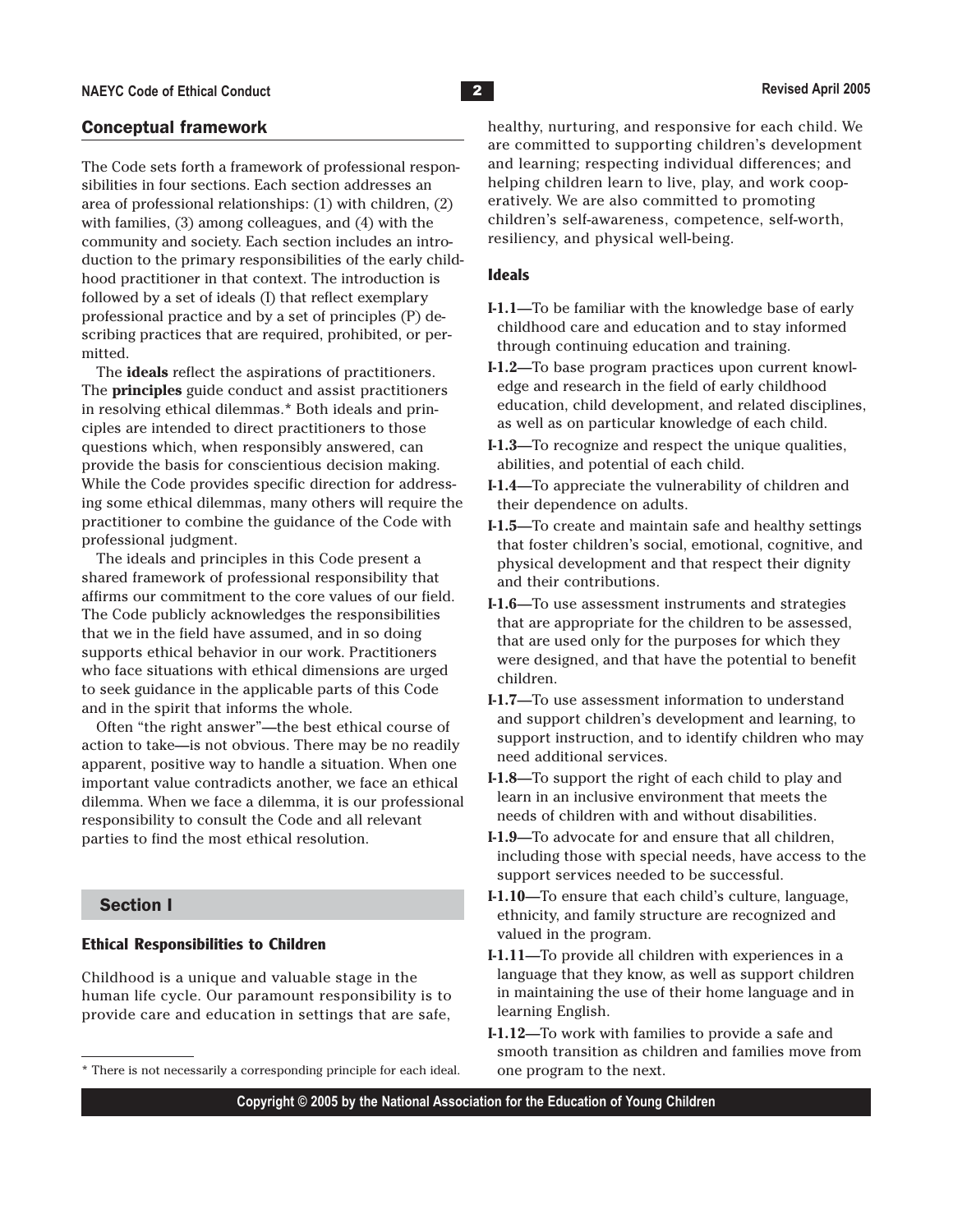#### **Principles**

- **P-1.1**—**Above all, we shall not harm children. We shall not participate in practices that are emotionally damaging, physically harmful, disrespectful, degrading, dangerous, exploitative, or intimidating to children.** *This principle has precedence over all others in this Code***.**
- **P-1.2**—We shall care for and educate children in positive emotional and social environments that are cognitively stimulating and that support each child's culture, language, ethnicity, and family structure.
- **P-1.3**—We shall not participate in practices that discriminate against children by denying benefits, giving special advantages, or excluding them from programs or activities on the basis of their sex, race, national origin, religious beliefs, medical condition, disability, or the marital status/family structure, sexual orientation, or religious beliefs or other affiliations of their families. (Aspects of this principle do not apply in programs that have a lawful mandate to provide services to a particular population of children.)
- **P-1.4**—We shall involve all those with relevant knowledge (including families and staff) in decisions concerning a child, as appropriate, ensuring confidentiality of sensitive information.
- **P-1.5**—We shall use appropriate assessment systems, which include multiple sources of information, to provide information on children's learning and development.
- **P-1.6**—We shall strive to ensure that decisions such as those related to enrollment, retention, or assignment to special education services, will be based on multiple sources of information and will never be based on a single assessment, such as a test score or a single observation.
- **P-1.7**—We shall strive to build individual relationships with each child; make individualized adaptations in teaching strategies, learning environments, and curricula; and consult with the family so that each child benefits from the program. If after such efforts have been exhausted, the current placement does not meet a child's needs, or the child is seriously jeopardizing the ability of other children to benefit from the program, we shall collaborate with the child's family and appropriate specialists to determine the additional services needed and/or the placement option(s) most likely to ensure the child's success. (Aspects of this principle may not apply in programs that have a lawful mandate to provide services to a particular population of children.)
- **P-1.8**—We shall be familiar with the risk factors for and symptoms of child abuse and neglect, including physical, sexual, verbal, and emotional abuse and physical, emotional, educational, and medical neglect. We shall know and follow state laws and community procedures that protect children against abuse and neglect.
- **P-1.9**—When we have reasonable cause to suspect child abuse or neglect, we shall report it to the appropriate community agency and follow up to ensure that appropriate action has been taken. When appropriate, parents or guardians will be informed that the referral will be or has been made.
- **P-1.10**—When another person tells us of his or her suspicion that a child is being abused or neglected, we shall assist that person in taking appropriate action in order to protect the child.
- **P-1.11**—When we become aware of a practice or situation that endangers the health, safety, or well-being of children, we have an ethical responsibility to protect children or inform parents and/or others who can.

# Section II

# Ethical Responsibilities to Families

Families\* are of primary importance in children's development. Because the family and the early childhood practitioner have a common interest in the child's well-being, we acknowledge a primary responsibility to bring about communication, cooperation, and collaboration between the home and early childhood program in ways that enhance the child's development.

#### **Ideals**

- **I-2.1**—To be familiar with the knowledge base related to working effectively with families and to stay informed through continuing education and training.
- **I-2.2**—To develop relationships of mutual trust and create partnerships with the families we serve.
- **I-2.3**—To welcome all family members and encourage them to participate in the program.

**Copyright © 2005 by the National Association for the Education of Young Children**



<sup>\*</sup> The term *family* may include those adults, besides parents, with the responsibility of being involved in educating, nurturing, and advocating for the child.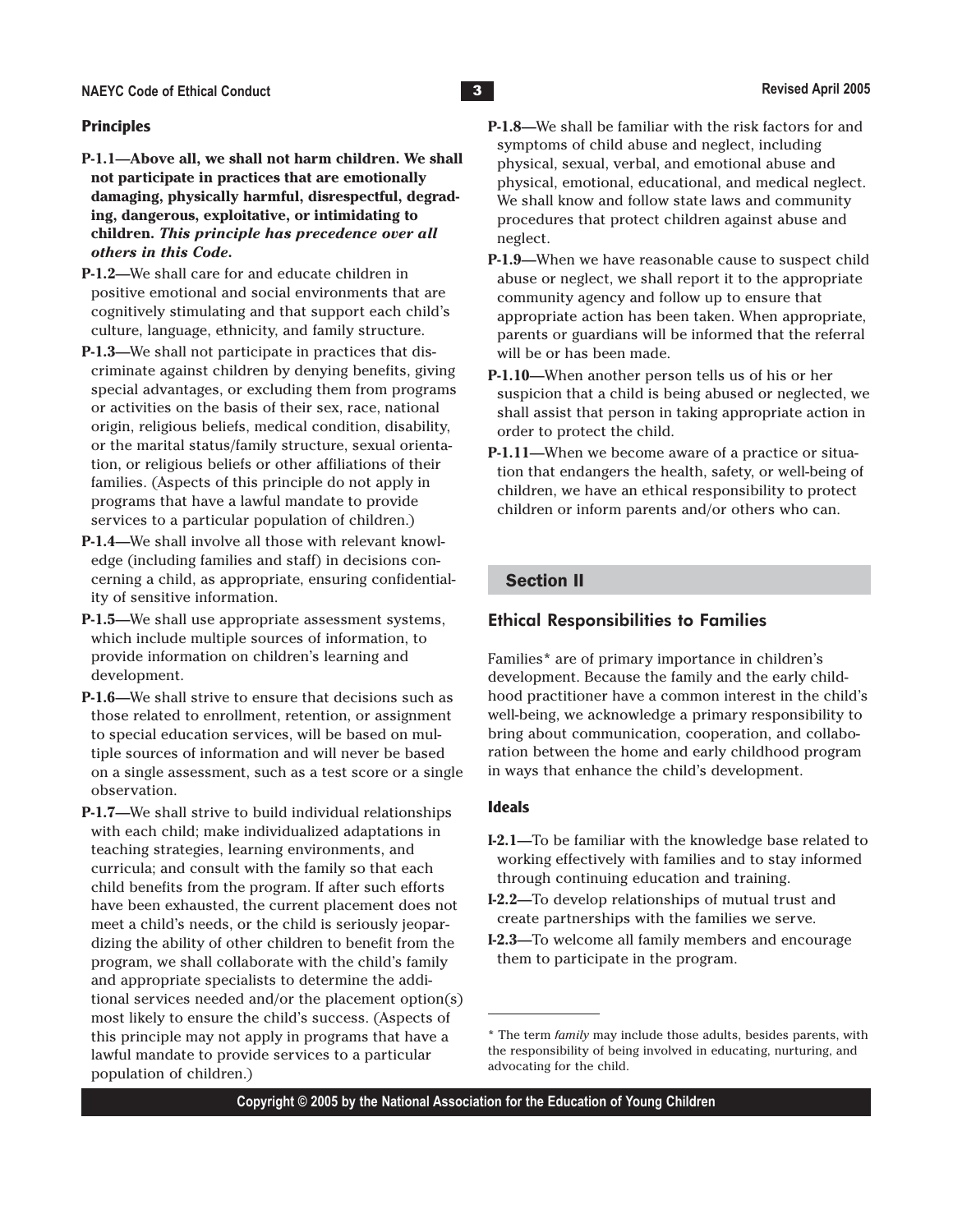#### **NAEYC Code of Ethical Conduct** 4 **Revised April 2005**



- **I-2.4**—To listen to families, acknowledge and build upon their strengths and competencies, and learn from families as we support them in their task of nurturing children.
- **I-2.5**—To respect the dignity and preferences of each family and to make an effort to learn about its structure, culture, language, customs, and beliefs.
- **I-2.6**—To acknowledge families' childrearing values and their right to make decisions for their children.
- **I-2.7**—To share information about each child's education and development with families and to help them understand and appreciate the current knowledge base of the early childhood profession.
- **I-2.8**—To help family members enhance their understanding of their children and support the continuing development of their skills as parents.
- **I-2.9**—To participate in building support networks for families by providing them with opportunities to interact with program staff, other families, community resources, and professional services.

#### **Principles**

- **P-2.1**—We shall not deny family members access to their child's classroom or program setting unless access is denied by court order or other legal restriction.
- **P-2.2**—We shall inform families of program philosophy, policies, curriculum, assessment system, and personnel qualifications, and explain why we teach as we do—which should be in accordance with our ethical responsibilities to children (see Section I).
- **P-2.3**—We shall inform families of and, when appropriate, involve them in policy decisions.
- **P-2.4**—We shall involve the family in significant decisions affecting their child.
- **P-2.5**—We shall make every effort to communicate effectively with all families in a language that they understand. We shall use community resources for translation and interpretation when we do not have sufficient resources in our own programs.
- **P-2.6**—As families share information with us about their children and families, we shall consider this information to plan and implement the program.
- **P-2-7**—We shall inform families about the nature and purpose of the program's child assessments and how data about their child will be used.
- **P-2.8**—We shall treat child assessment information confidentially and share this information only when there is a legitimate need for it.
- **P-2.9**—We shall inform the family of injuries and incidents involving their child, of risks such as exposures to communicable diseases that might result in infection, and of occurrences that might result in emotional stress.
- **P-2.10**—Families shall be fully informed of any proposed research projects involving their children and shall have the opportunity to give or withhold consent without penalty. We shall not permit or participate in research that could in any way hinder the education, development, or well-being of children.
- **P-2.11**—We shall not engage in or support exploitation of families. We shall not use our relationship with a family for private advantage or personal gain, or enter into relationships with family members that might impair our effectiveness working with their children.
- **P-2.12**—We shall develop written policies for the protection of confidentiality and the disclosure of children's records. These policy documents shall be made available to all program personnel and families. Disclosure of children's records beyond family members, program personnel, and consultants having an obligation of confidentiality shall require familial consent (except in cases of abuse or neglect).
- **P-2.13**—We shall maintain confidentiality and shall respect the family's right to privacy, refraining from disclosure of confidential information and intrusion into family life. However, when we have reason to believe that a child's welfare is at risk, it is permissible to share confidential information with agencies, as well as with individuals who have legal responsibility for intervening in the child's interest.
- **P-2.14**—In cases where family members are in conflict with one another, we shall work openly, sharing our observations of the child, to help all parties involved make informed decisions. We shall refrain from becoming an advocate for one party.
- **P-2.15**—We shall be familiar with and appropriately refer families to community resources and professional support services. After a referral has been made, we shall follow up to ensure that services have been appropriately provided.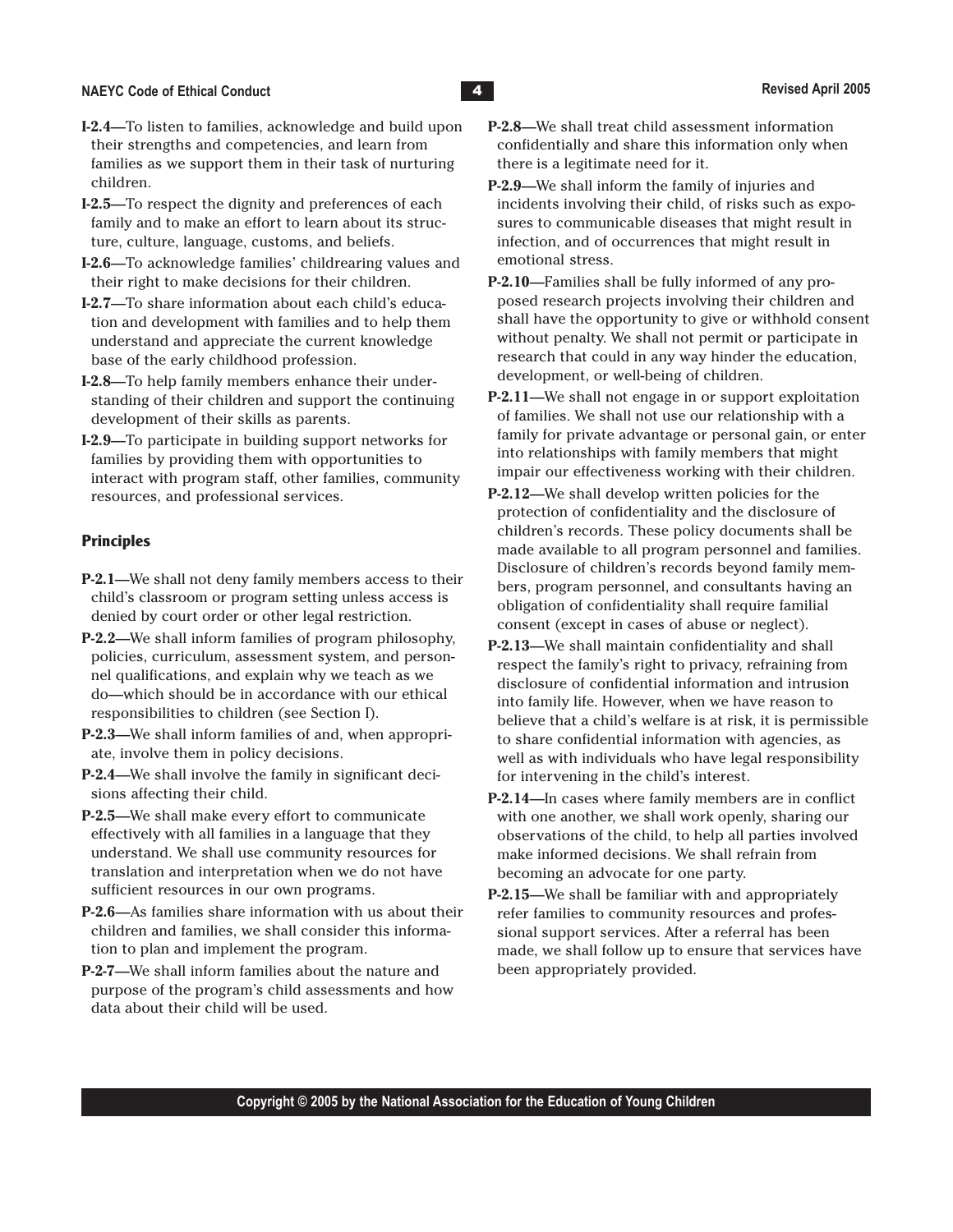# Section III

# Ethical Responsibilities to Colleagues

In a caring, cooperative workplace, human dignity is respected, professional satisfaction is promoted, and positive relationships are developed and sustained. Based upon our core values, our primary responsibility to colleagues is to establish and maintain settings and relationships that support productive work and meet professional needs. The same ideals that apply to children also apply as we interact with adults in the workplace.

#### **A—Responsibilities to co-workers**

#### **Ideals**

- **I-3A.1**—To establish and maintain relationships of respect, trust, confidentiality, collaboration, and cooperation with co-workers.
- **I-3A.2**—To share resources with co-workers, collaborating to ensure that the best possible early childhood care and education program is provided.
- **I-3A.3**—To support co-workers in meeting their professional needs and in their professional development.
- **I-3A.4**—To accord co-workers due recognition of professional achievement.

#### **Principles**

- **P-3A.1**—We shall recognize the contributions of colleagues to our program and not participate in practices that diminish their reputations or impair their effectiveness in working with children and families.
- **P-3A.2**—When we have concerns about the professional behavior of a co-worker, we shall first let that person know of our concern in a way that shows respect for personal dignity and for the diversity to be found among staff members, and then attempt to resolve the matter collegially and in a confidential manner.
- **P-3A.3**—We shall exercise care in expressing views regarding the personal attributes or professional conduct of co-workers. Statements should be based on firsthand knowledge, not hearsay, and relevant to the interests of children and programs.
- **P-3A.4**—We shall not participate in practices that discriminate against a co-worker because of sex, race, national origin, religious beliefs or other affiliations,

age, marital status/family structure, disability, or sexual orientation.

#### **B—Responsibilities to employers**

#### **Ideals**

- **I-3B.1**—To assist the program in providing the highest quality of service.
- **I-3B.2**—To do nothing that diminishes the reputation of the program in which we work unless it is violating laws and regulations designed to protect children or is violating the provisions of this Code.

#### **Principles**

- **P-3B.1**—We shall follow all program policies. When we do not agree with program policies, we shall attempt to effect change through constructive action within the organization.
- **P-3B.2**—We shall speak or act on behalf of an organization only when authorized. We shall take care to acknowledge when we are speaking for the organization and when we are expressing a personal judgment.
- **P-3B.3**—We shall not violate laws or regulations designed to protect children and shall take appropriate action consistent with this Code when aware of such violations.
- **P-3B.4**—If we have concerns about a colleague's behavior, and children's well-being is not at risk, we may address the concern with that individual. If children are at risk or the situation does not improve after it has been brought to the colleague's attention, we shall report the colleague's unethical or incompetent behavior to an appropriate authority.
- **P-3B.5**—When we have a concern about circumstances or conditions that impact the quality of care and education within the program, we shall inform the program's administration or, when necessary, other appropriate authorities.

#### **C—Responsibilities to employees**

#### **Ideals**

**I-3C.1**—To promote safe and healthy working conditions and policies that foster mutual respect, cooperation, collaboration, competence, well-being, confidentiality, and self-esteem in staff members.

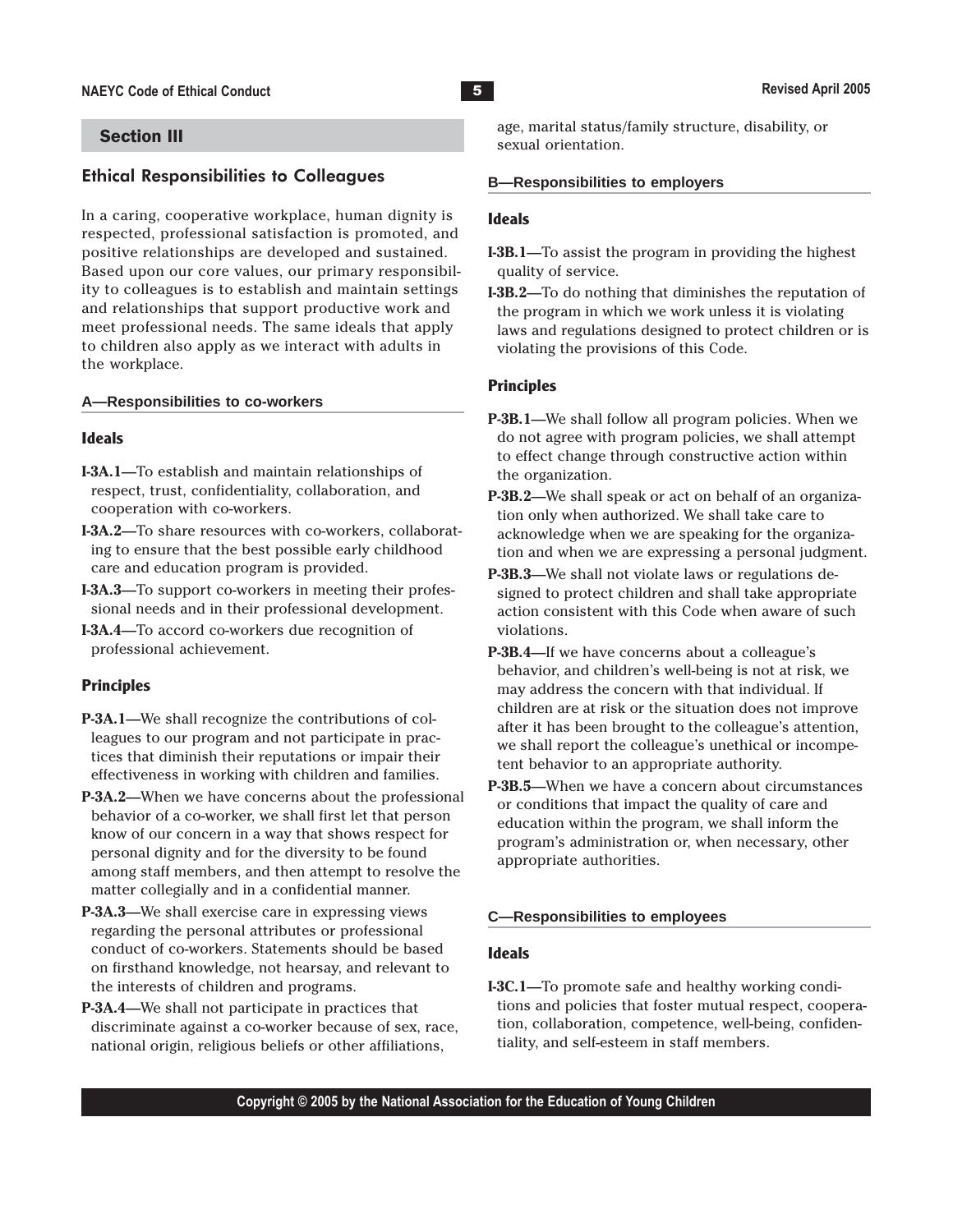#### **NAEYC Code of Ethical Conduct 6 <b>Revised April 2005 Revised April 2005**

- **I-3C.2**—To create and maintain a climate of trust and candor that will enable staff to speak and act in the best interests of children, families, and the field of early childhood care and education.
- **I-3C.3**—To strive to secure adequate and equitable compensation (salary and benefits) for those who work with or on behalf of young children.
- **I-3C.4**—To encourage and support continual development of employees in becoming more skilled and knowledgeable practitioners.

#### **Principles**

- **P-3C.1**—In decisions concerning children and programs, we shall draw upon the education, training, experience, and expertise of staff members.
- **P-3C.2**—We shall provide staff members with safe and supportive working conditions that honor confidences and permit them to carry out their responsibilities through fair performance evaluation, written grievance procedures, constructive feedback, and opportunities for continuing professional development and advancement.
- **P-3C.3**—We shall develop and maintain comprehensive written personnel policies that define program standards. These policies shall be given to new staff members and shall be available and easily accessible for review by all staff members.
- **P-3C.4**—We shall inform employees whose performance does not meet program expectations of areas of concern and, when possible, assist in improving their performance.
- **P-3C.5**—We shall conduct employee dismissals for just cause, in accordance with all applicable laws and regulations. We shall inform employees who are dismissed of the reasons for their termination. When a dismissal is for cause, justification must be based on evidence of inadequate or inappropriate behavior that is accurately documented, current, and available for the employee to review.
- **P-3C.6**—In making evaluations and recommendations, we shall make judgments based on fact and relevant to the interests of children and programs.
- **P-3C.7**—We shall make hiring, retention, termination, and promotion decisions based solely on a person's competence, record of accomplishment, ability to carry out the responsibilities of the position, and professional preparation specific to the developmental levels of children in his/her care.
- **P-3C.8**—We shall not make hiring, retention, termination, and promotion decisions based on an individual's sex, race, national origin, religious beliefs or other affiliations, age, marital status/family structure, disability, or sexual orientation. We shall be familiar with and observe laws and regulations that pertain to employment discrimination. (Aspects of this principle do not apply to programs that have a lawful mandate to determine eligibility based on one or more of the criteria identified above.)
- **P-3C.9**—We shall maintain confidentiality in dealing with issues related to an employee's job performance and shall respect an employee's right to privacy regarding personal issues.

# Section IV

# Ethical Responsibilities to Community and Society

Early childhood programs operate within the context of their immediate community made up of families and other institutions concerned with children's welfare. Our responsibilities to the community are to provide programs that meet the diverse needs of families, to cooperate with agencies and professions that share the responsibility for children, to assist families in gaining access to those agencies and allied professionals, and to assist in the development of community programs that are needed but not currently available.

As individuals, we acknowledge our responsibility to provide the best possible programs of care and education for children and to conduct ourselves with honesty and integrity. Because of our specialized expertise in early childhood development and education and because the larger society shares responsibility for the welfare and protection of young children, we acknowledge a collective obligation to advocate for the best interests of children within early childhood programs and in the larger community and to serve as a voice for young children everywhere.

The ideals and principles in this section are presented to distinguish between those that pertain to the work of the individual early childhood educator and those that more typically are engaged in collectively on behalf of the best interests of children—with the understanding that individual early childhood educators have a shared responsibility for addressing the ideals and principles that are identified as "collective."

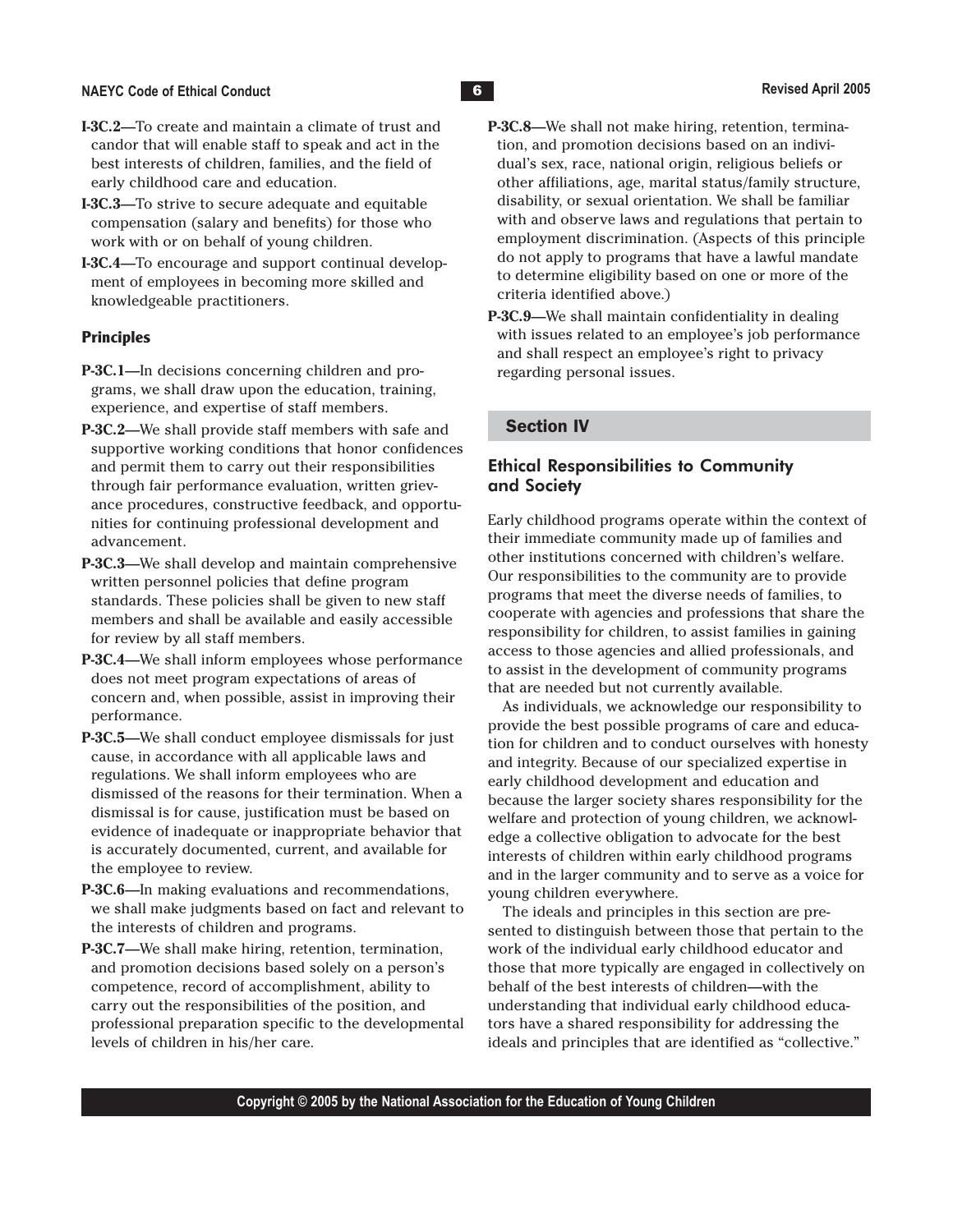#### **NAEYC Code of Ethical Conduct 18 <b>Revised April 2005 Revised April 2005 Revised April 2005**

#### **Ideal (Individual)**

**1-4.1**—To provide the community with high-quality early childhood care and education programs and services.

#### **Ideals (Collective)**

- **I-4.2**—To promote cooperation among professionals and agencies and interdisciplinary collaboration among professions concerned with addressing issues in the health, education, and well-being of young children, their families, and their early childhood educators.
- **I-4.3**—To work through education, research, and advocacy toward an environmentally safe world in which all children receive health care, food, and shelter; are nurtured; and live free from violence in their home and their communities.
- **I-4.4**—To work through education, research, and advocacy toward a society in which all young children have access to high-quality early care and education programs.
- **I-4.5**—To work to ensure that appropriate assessment systems, which include multiple sources of information, are used for purposes that benefit children.
- **I-4.6**—To promote knowledge and understanding of young children and their needs. To work toward greater societal acknowledgment of children's rights and greater social acceptance of responsibility for the well-being of all children.
- **I-4.7**—To support policies and laws that promote the well-being of children and families, and to work to change those that impair their well-being. To participate in developing policies and laws that are needed, and to cooperate with other individuals and groups in these efforts.
- **I-4.8**—To further the professional development of the field of early childhood care and education and to strengthen its commitment to realizing its core values as reflected in this Code.

#### **Principles (Individual)**

- **P-4.1**—We shall communicate openly and truthfully about the nature and extent of services that we provide.
- **P-4.2**—We shall apply for, accept, and work in positions for which we are personally well-suited and professionally qualified. We shall not offer services that we

do not have the competence, qualifications, or resources to provide.

- **P-4.3**—We shall carefully check references and shall not hire or recommend for employment any person whose competence, qualifications, or character makes him or her unsuited for the position.
- **P-4.4**—We shall be objective and accurate in reporting the knowledge upon which we base our program practices.
- **P-4.5**—We shall be knowledgeable about the appropriate use of assessment strategies and instruments and interpret results accurately to families.
- **P-4.6**—We shall be familiar with laws and regulations that serve to protect the children in our programs and be vigilant in ensuring that these laws and regulations are followed.
- **P-4.7**—When we become aware of a practice or situation that endangers the health, safety, or well-being of children, we have an ethical responsibility to protect children or inform parents and/or others who can.
- **P-4.8**—We shall not participate in practices that are in violation of laws and regulations that protect the children in our programs.
- **P-4.9**—When we have evidence that an early childhood program is violating laws or regulations protecting children, we shall report the violation to appropriate authorities who can be expected to remedy the situation.
- **P-4.10**—When a program violates or requires its employees to violate this Code, it is permissible, after fair assessment of the evidence, to disclose the identity of that program.

#### **Principles (Collective)**

- **P-4.11**—When policies are enacted for purposes that do not benefit children, we have a collective responsibility to work to change these practices.
- **P-4-12**—When we have evidence that an agency that provides services intended to ensure children's wellbeing is failing to meet its obligations, we acknowledge a collective ethical responsibility to report the problem to appropriate authorities or to the public. We shall be vigilant in our follow-up until the situation is resolved.
- **P-4.13**—When a child protection agency fails to provide adequate protection for abused or neglected children, we acknowledge a collective ethical responsibility to work toward the improvement of these services.

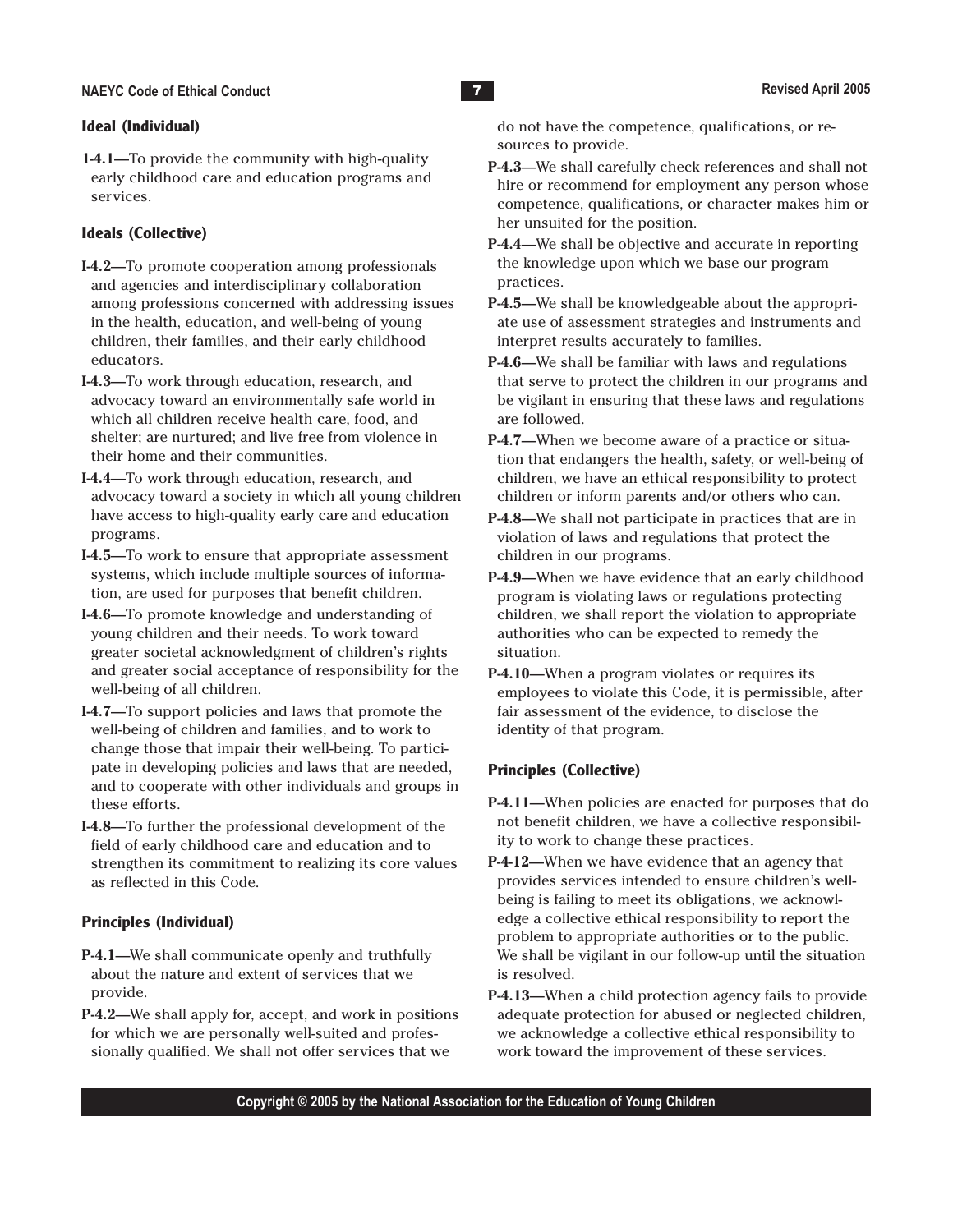# **Glossary of Terms Related to Ethics**

- **Code of Ethics.** Defines the core values of the field and provides guidance for what professionals should do when they encounter conflicting obligations or responsibilities in their work.
- **Values.** Qualities or principles that individuals believe to be desirable or worthwhile and that they prize for themselves, for others, and for the world in which they live.
- **Core Values.** Commitments held by a profession that are consciously and knowingly embraced by its practitioners because they make a contribution to society. There is a difference between personal values and the core values of a profession.
- **Morality.** Peoples' views of what is good, right, and proper; their beliefs about their obligations; and their ideas about how they should behave.
- **Ethics.** The study of right and wrong, or duty and obligation, that involves critical reflection on morality and the ability to make choices between values and the examination of the moral dimensions of relationships.
- **Professional Ethics.** The moral commitments of a profession that involve moral reflection that

The National Association for the Education of Young Children (NAEYC) is a nonprofit corporation, tax exempt under Section 501(c)(3) of the Internal Revenue Code, dedicated to acting on behalf of the needs and interests of young children. The NAEYC Code of Ethical Conduct (Code) has been developed in furtherance of NAEYC's nonprofit and tax exempt purposes. The information contained in the Code is intended to provide early childhood educators with guidelines for working with children from birth through age 8.

An individual's or program's use, reference to, or review of the Code does not guarantee compliance with NAEYC Early Childhood Program Standards and Accreditation Performance Criteria and program accreditation procedures. It is recommended that the Code be used as guidance in connection with implementation of the NAEYC Program Standards, but such use is not a substitute for diligent review and application of the NAEYC Program Standards.

NAEYC has taken reasonable measures to develop the Code in a fair, reasonable, open, unbiased, and objective

extends and enhances the personal morality practitioners bring to their work, that concern actions of right and wrong in the workplace, and that help individuals resolve moral dilemmas they encounter in their work.

- **Ethical Responsibilities.** Behaviors that one must or must not engage in. Ethical responsibilities are clear-cut and are spelled out in the Code of Ethical Conduct (for example, early childhood educators should never share confidential information about a child or family with a person who has no legitimate need for knowing).
- **Ethical Dilemma.** A moral conflict that involves determining appropriate conduct when an individual faces conflicting professional values and responsibilities.

#### *Sources for glossary terms and definitions*

Feeney, S., & N. Freeman. 1999. *Ethics and the early childhood educator: Using the NAEYC code.* Washington, DC: NAEYC. Kidder, R.M. 1995. *How good people make tough choices: Resolving the dilemmas of ethical living.* New York: Fireside.

Kipnis, K. 1987. How to discuss professional ethics. *Young Children* 42 (4): 26–30.

manner, based on currently available data. However, further research or developments may change the current state of knowledge. Neither NAEYC nor its officers, directors, members, employees, or agents will be liable for any loss, damage, or claim with respect to any liabilities, including direct, special, indirect, or consequential damages incurred in connection with the Code or reliance on the information presented.

#### **NAEYC Code of Ethical Conduct Revisions Workgroup**

Mary Ambery, Ruth Ann Ball, James Clay, Julie Olsen Edwards, Harriet Egertson, Anthony Fair, Stephanie Feeney, Jana Fleming, Nancy Freeman, Marla Israel, Allison McKinnon, Evelyn Wright Moore, Eva Moravcik, Christina Lopez Morgan, Sarah Mulligan, Nila Rinehart, Betty Holston Smith, and Peter Pizzolongo, *NAEYC Staff*

**Copyright © 2005 by the National Association for the Education of Young Children**